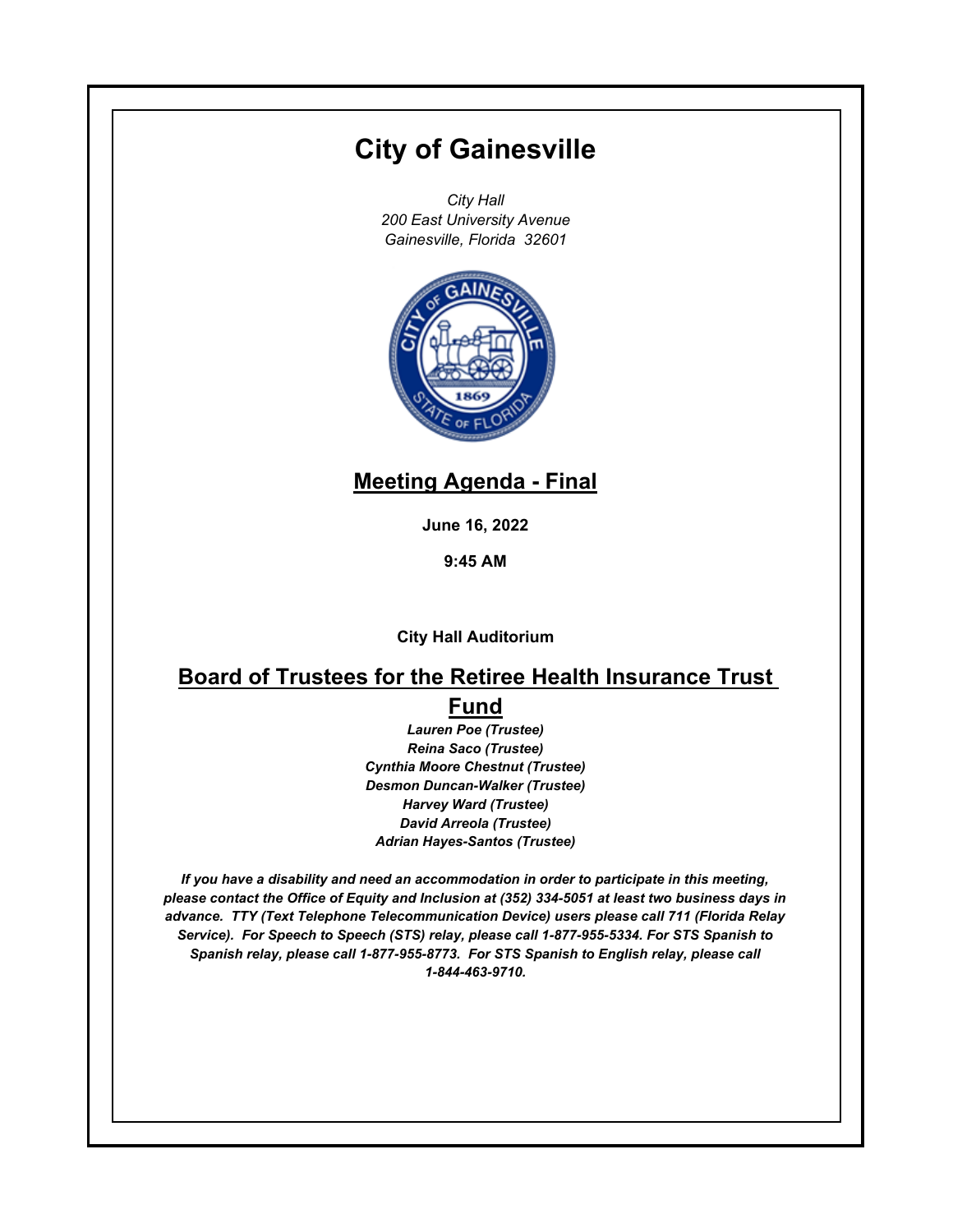#### **CALL TO ORDER**

#### **AGENDA STATEMENT**

**ROLL CALL**

**ADOPTION OF THE AGENDA**

#### **BUSINESS DISCUSSION ITEMS**

### [211328.](http://gainesville.legistar.com/gateway.aspx?m=l&id=/matter.aspx?key=34110) **City Commission Resolution No. 211008 Recommendations to the Board of Trustees for the City of Gainesville Retiree Health Insurance Trust Fund (B)**

This item involves the City Commission Resolution No. 211008 recommendations concerning divestment and restriction of Russian and Belarusian investments in the City of Gainesville Retiree Health Insurance Trust Fund.

*Explanation: The Gainesville City Commission approved Resolution No. 211008 at their March 17, 2022 meeting. The Resolution requests that the Board of Trustees of the Gainesville Retiree Health Insurance Trust Fund divest of any current holdings in Russian or Belarusian securities as soon as practicable, and that the Board consider a new investment policy opposed to future investment of City funds in Russian or Belarusian securities.*

*Divestment and restriction of Russian and Belarusian securities in the Fiscal Note: Retiree Health Insurance Trust Fund may impact the Fund's investment returns, and thereby financially impact the City. However, because the Fund rarely invests in Russian or Belarusian securities, any financial impact is expected to be minimal. The actuarial assumed investment rate of return for the Retiree Health Insurance Trust Fund is 7.9% annually, and is included in the City's annual budgets and the Fund's actuarial valuations.*

> **RECOMMENDATION** *Recommended Motion: The Board of Trustees for the City of Gainesville Retiree Health Insurance Trust Fund: 1) consider City Commission Resolution No. 211008 requests for the Gainesville Retiree Health Insurance Trust Fund, and take any action deemed appropriate.*

[211328-A\\_211008 BOT Resolution\\_20220616](http://Gainesville.legistar.com/gateway.aspx?M=F&ID=964df7a3-751b-45ae-b348-ed9aeb2cb36a.pdf)

[211328-B\\_2022 City Attorney Fiduciary Duty Memo\\_20220616](http://Gainesville.legistar.com/gateway.aspx?M=F&ID=f81e61e4-1132-4856-bcf3-eca2d9bfb33e.pdf)